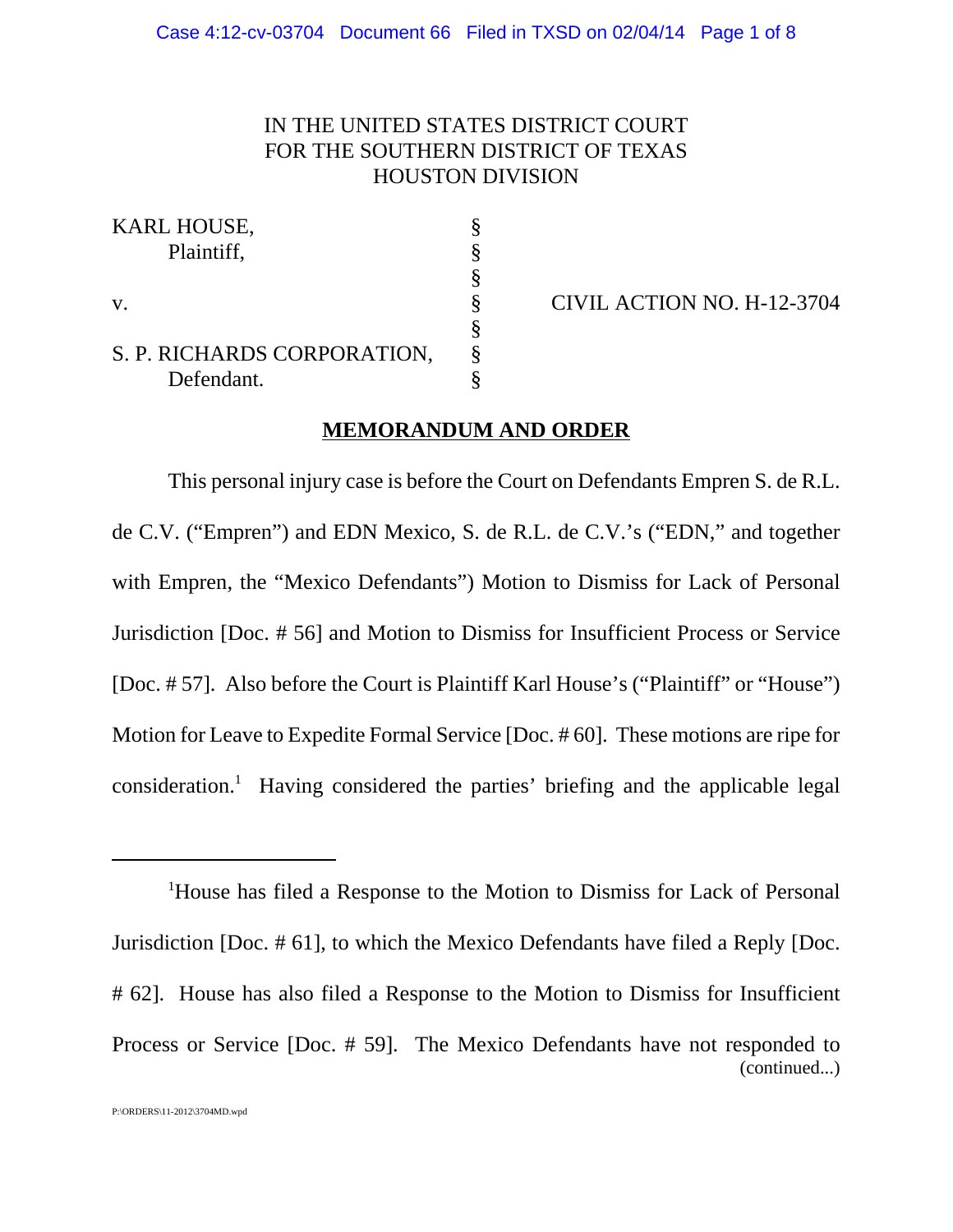authorities, the Court **grants** the Mexico Defendants' Motion to Dismiss for Lack of Personal Jurisdiction, **grants** House's Motion for Leave to Expedite Formal Service, and **denies as moot** the Mexico Defendants' Motion to Dismiss for Lack of Personal Jurisdiction.

## **I. BACKGROUND**

Plaintiff House was a truck driver employed by JB Hunt Transport. Plaintiff's Fourth Amended Complaint [Doc. # 48] ("Complaint"), ¶ 11. On or about February 28, 2012, House drove to BNSF Railway Company to pick up a container loaded and sealed by Defendant Hirsh Industries, Inc. ("Hirsh"). *Id.* House picked up the container and delivered it to Defendant S.P. Richards Company ("S.P. Richards"). *Id.* When he arrived with the delivery, House broke the seal of the container and opened the container doors. *Id.* Upon opening the doors, a file cabinet fell out of the container and struck House, who as a result suffered injuries. *Id.*

House initially filed suit against S.P. Richards in the 80th Judicial District Court of Harris County, Texas, on October 15, 2012, and served S.P. Richards on November 30, 2012. *See* Notice of Removal [Doc. # 1], ¶¶ 1-2. S.P. Richards timely removed

(...continued)

December 27, 2013.

P:\ORDERS\11-2012\3704MD.wpd 2

House's Motion for Leave to Expedite Formal Service; any such response was due on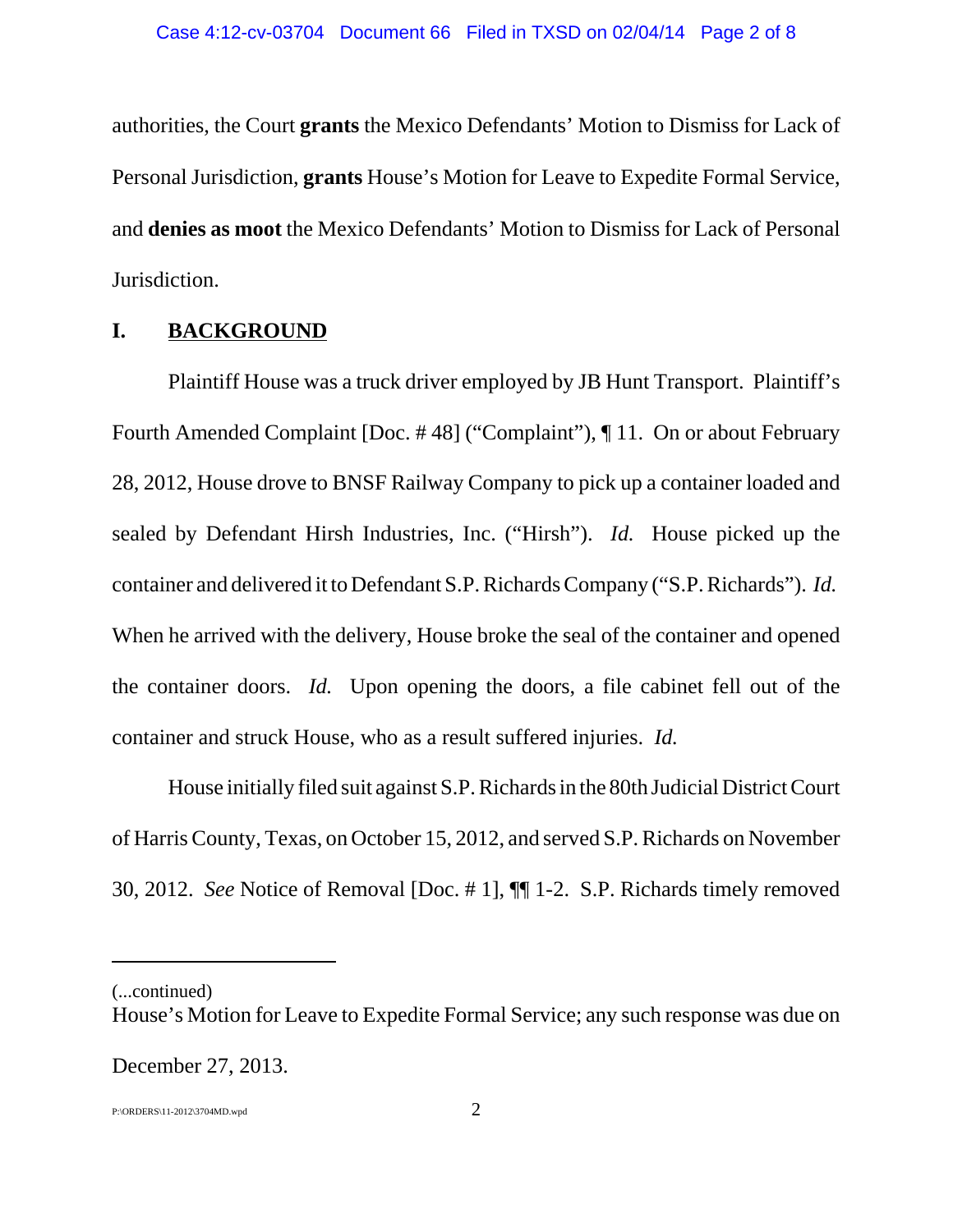the case to this Court on December 21, 2012. *See id.* House added Defendants Hirsch Industries, LLC, Empren, and EDN (together, with Hirsch and S.P. Richards, "Defendants") as Defendants in later amendments to his complaint. House alleges that Defendants were negligent in securing the container's load and seeks compensatory damages. *See* Complaint, ¶¶ 12-19.

#### **II. INSUFFICIENT PROCESS OR SERVICE OF PROCESS**

The Mexico Defendants have moved to dismiss the action against them for insufficient process under Federal Rule of Civil Procedure 12(b)(4) and for insufficient service of process under Rule 12(b)(5). The Mexico Defendants claim that they received the pleadings in this case only through the Mexican postal service and not from the Mexican Central Authority. Motion to Dismiss for Insufficient Process or Service [Doc. # 57], ¶ 4. Additionally, the Mexico Defendants assert that the copies of the pleadings they received were "not translated into Spanish" as required for service of foreign parties under the Hague Convention. *Id.*

"Generally speaking, 'an objection under Rule 12(b)(4) concerns the form of the process rather than the manner or method of its service,' while a 'Rule 12(b)(5) motion challenges the mode of delivery or the lack of delivery of the summons and complaint.'" *Gartin v. Par Pharm. Cos., Inc.*, 289 F. App'x 688, 691 n.3 (5th Cir. 2008) (citing 5B Charles Alan Wright & Arthur R. Miller, FEDERAL PRACTICE AND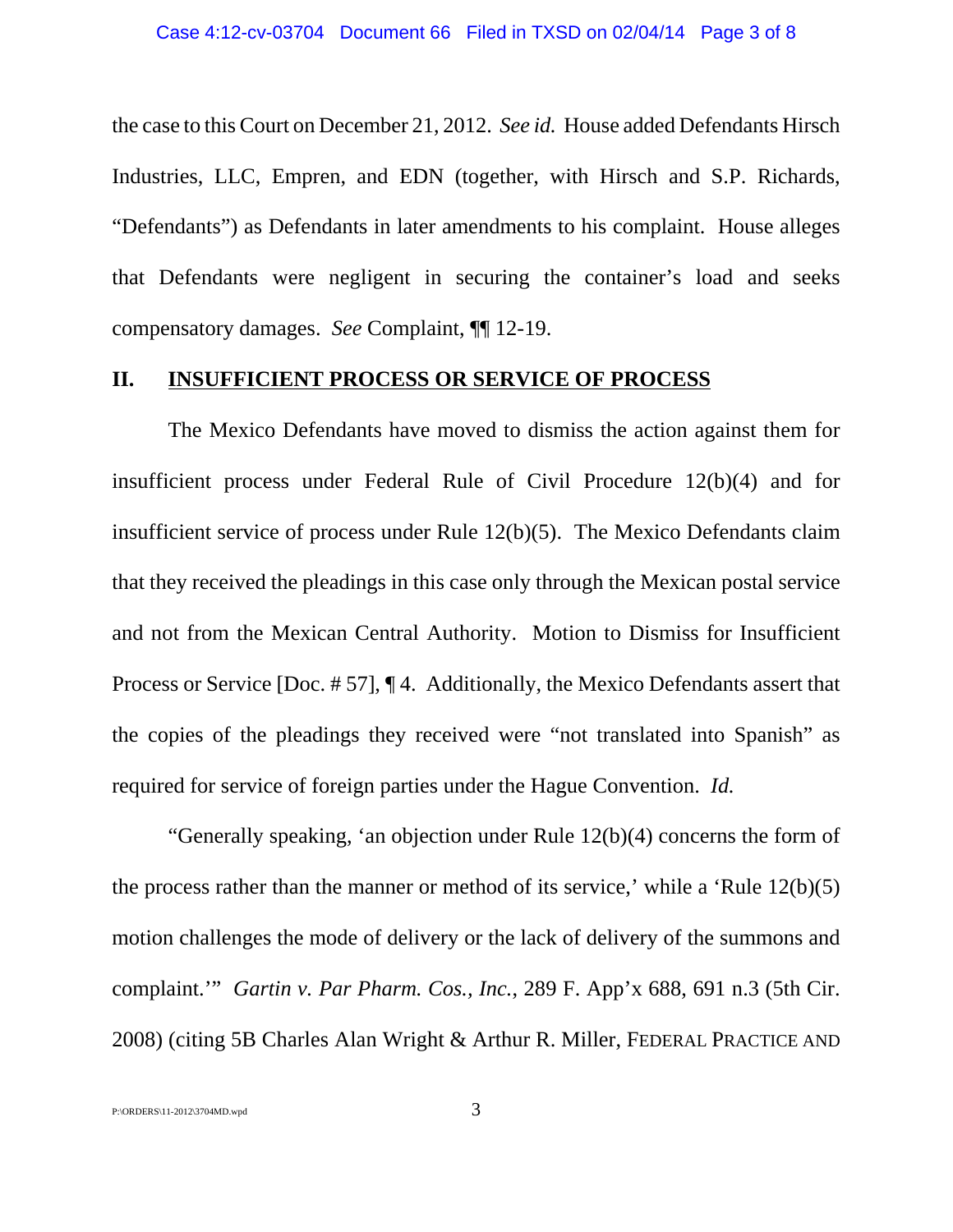PROCEDURE:Civil 3d § 1353). Here, the Mexico Defendants challenge only the mode of delivery of the summons and complaint. The Court will therefore treat their motion as one under Rule 12(b)(5).

A corporation located outside of the United States may be served "by any internationally agreed means of service that is reasonably calculated to give notice, such as those authorized by the Hague Convention on the Service Abroad of Judicial and Extrajudicial Documents." FED. R. CIV. P. 4(f); *see also* FED. R. CIV. P. 4(h)(2) (stating that a foreign corporation "at a place not within any judicial district of the United States" must be served "in a manner prescribed by Rule 4(f)"). Under the Hague Convention, "each signatory nation [must] establish a 'Central Authority' to act as an agent to receive request of service, arrange for service of documents, and return proofs of service." *Nuovo Pignone, SpA v. STORMAN ASIA M/V*, 310 F.3d 374, 383 (5th Cir. 2002). Mexico is a signatory to the Hague Convention. *See Status Table, 14: Convention of 15 November 1965 on the Service Abroad of Judicial and Extrajudicial Documents in Civil or Commercial Matters*, HAGUE CONFERENCE ON PRIVATE INTERNATIONAL LAW, http://www.hcch.net/index\_en.php?act=conventions. status&cid=17 (last updated Jan. 23, 2014).

House and the Mexico Defendants agree that the Mexico Defendants were not properly served. The Mexico Defendants were not served through the Mexican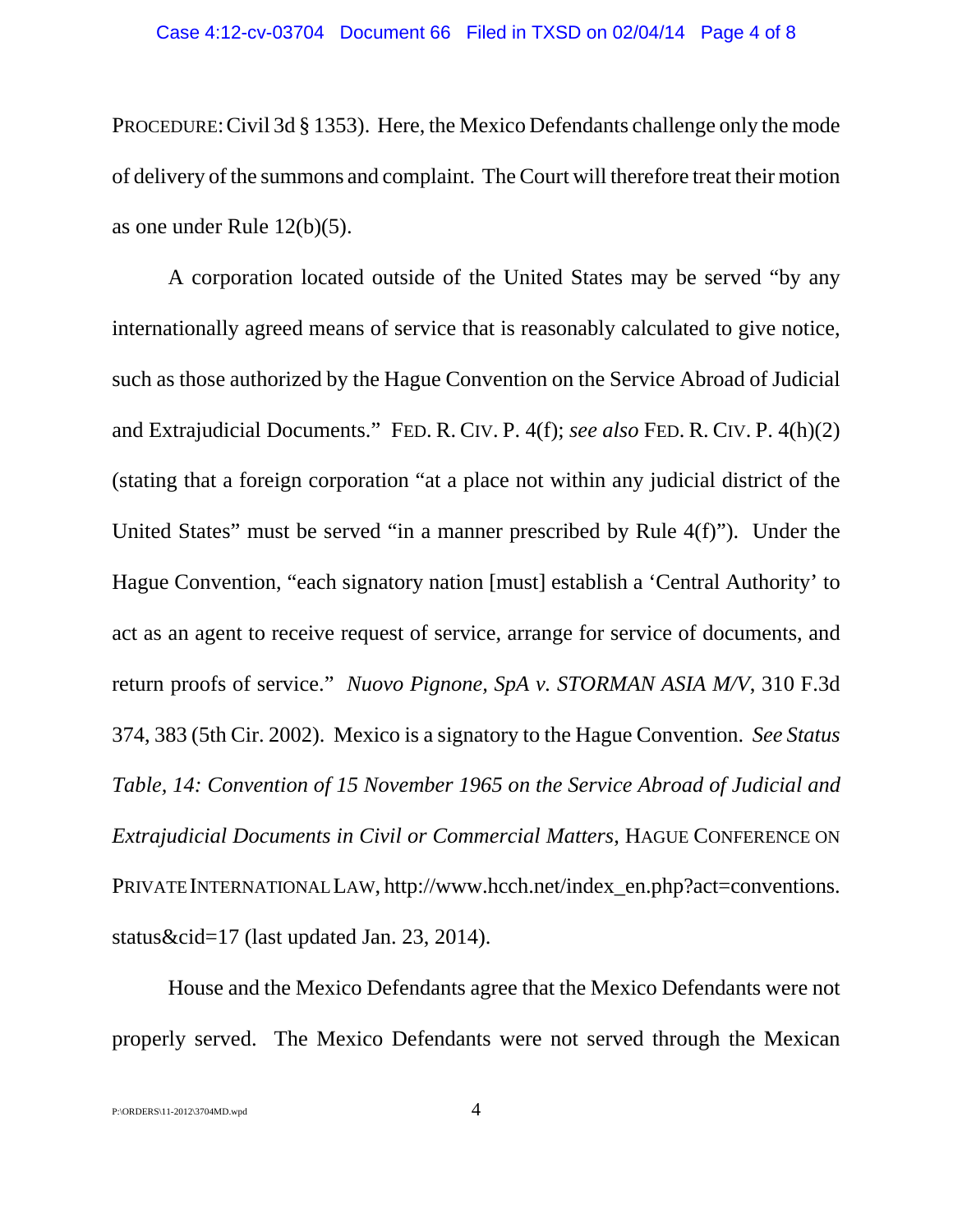Central Authority as required by the Hague Convention. *See* Motion to Dismiss for Insufficient Process or Service [Doc. # 57], ¶ 4. House states that he merely sent copies of the documents via the Mexican postal service "to give [the Mexico Defendants] advance notice that suit was coming, and to show this Court that all efforts were being made to complete the joinder of these new parties while formal notice worked its way through the Hague Convention bureaucracy." Response [Doc. # 58], ¶ 5. In any event, the Mexico Defendants have not yet been properly served. At a minimum, the Mexico Defendants must be properly served for the Court to maintain jurisdiction over them. Accordingly, the Motion to Dismiss for Insufficient Process or Service must be granted.

House asks the Court to deny the Motion to Dismiss on the grounds that "Defendants are already on notice of this suit" and the "required formalities are demonstrably already underway" such that dismissing the suit or quashing service against the Mexico Defendants "will be a waste of time and will needlessly elevate form over substance." *Id.*, **[6.** The Court will not dismiss this entire suit, as there are claims pending against other defendants. The Court, however, has no jurisdiction over the Mexico Defendants until they are properly served under the Federal Rules of Civil Procedure and the Hague Convention. The case accordingly must be dismissed as against the Mexico Defendants. Assuming service is completed within a reasonable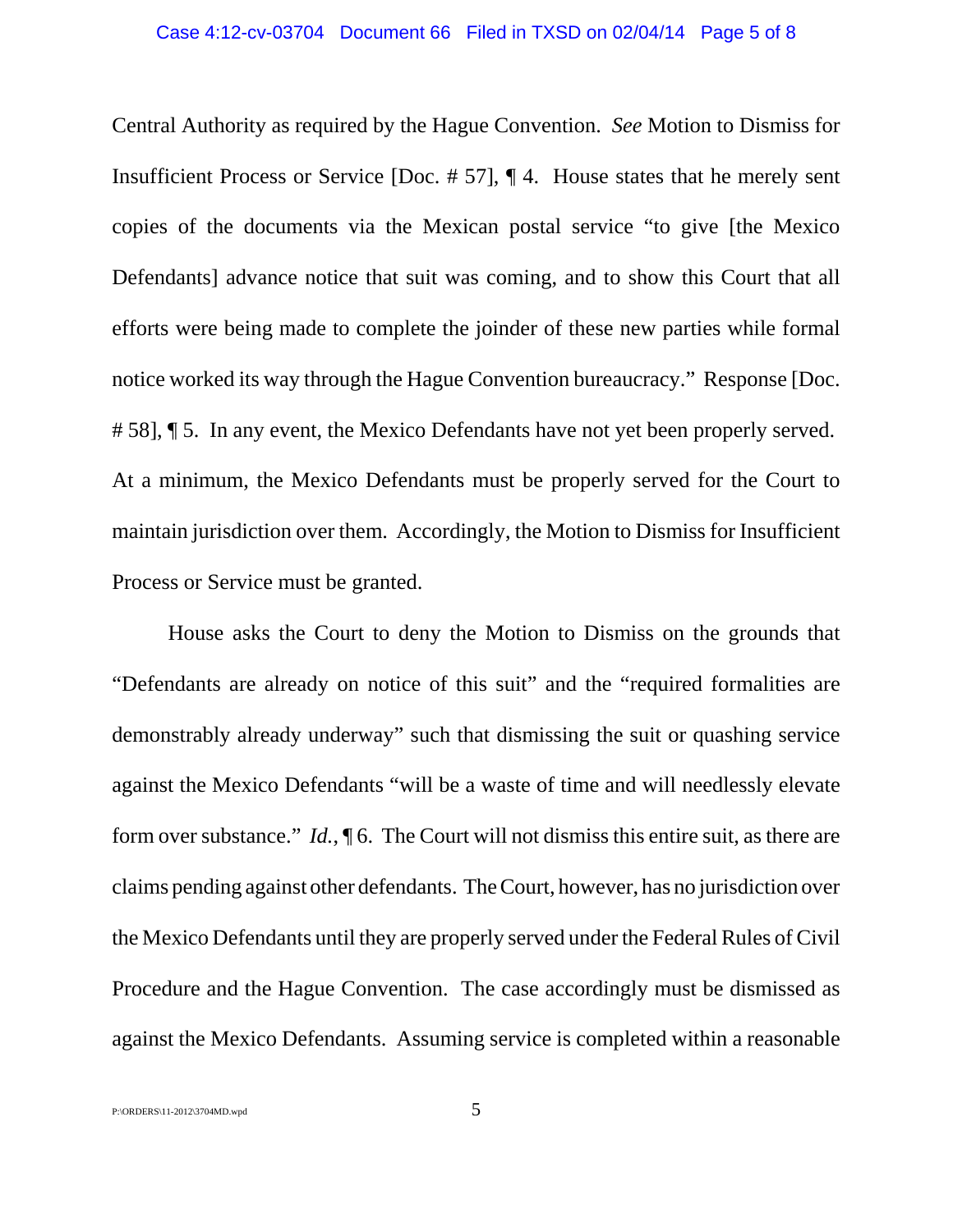time, House may seek leave to add the Mexico Defendants, and the motion is likely to be granted.

#### **III. MOTION FOR LEAVE TO EXPEDITE FORMAL SERVICE**

House separately moves the Court for leave to "expedite formal service" against the Mexico Defendants. *See* Plaintiff's Opposed Motion for Leave to Expedite Formal Service [Doc. #60] ("Motion to Expedite"). In the Court's initial order setting a pretrial conference, the Court ordered that "Counsel who file or remove an action must serve a copy of *this Order* and a copy of this *Court's Procedures* with the summons and complaint or with the notice of removal." Order for Pretrial Conference [Doc. # 2], ¶ 5 (emphasis in original). House states that his counsel sent a Spanishtranslated copy of the summons and complaint, along with English version of the summons, complaint, procedures of this Court, and the Docket Control Order ("DCO"), to the Mexican Central Authority for service on the Mexico Defendants. *See* Motion to Expedite, ¶ 3; Affidavit of Langdon Smith [Doc. # 60-1] ("Smith Aff."), at 2. The Mexican Central Authority, however, refused to complete service without Spanish-translated versions of the Court's procedures and the DCO. Smith Aff., at 2. Accordingly, House requests that he be relieved of the obligation to serve the Court's procedures and the DCO through the Hague Convention process, since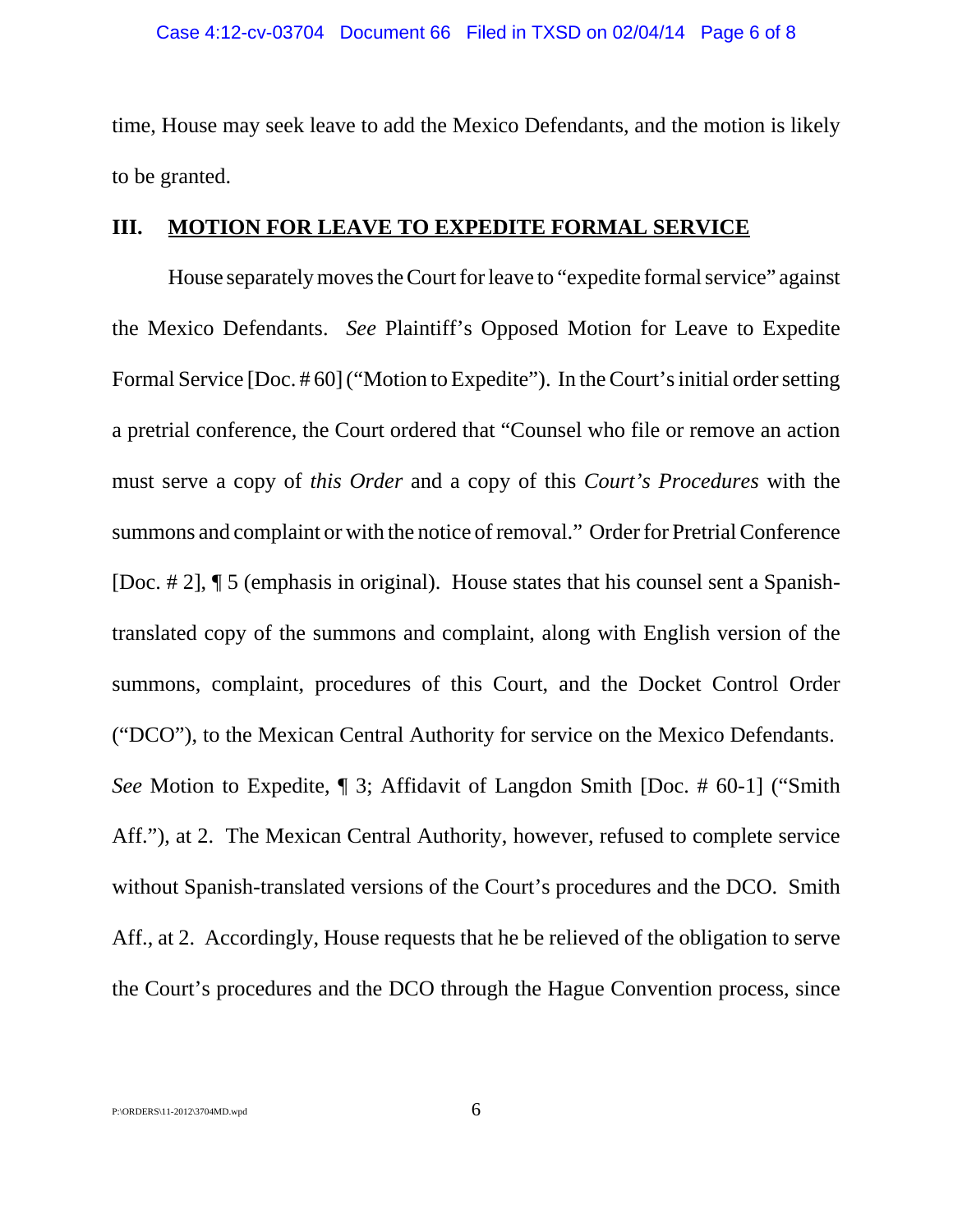translating those documents would cause considerable delay. Motion to Expedite, ¶¶ 5-6.

The Court agrees there is no need to translate the Court's procedures and the DCO into Spanish in order to effectuate service of process. Neither the Federal Rules of Civil Procedure nor the Hague Convention require service of the Court's procedures or the DCO. Requiring House to translate these documents into Spanish in order to effect service through the Hague Convention procedure would be costly and cause unnecessary delay. Moreover, service of the summons and complaint alone is sufficient to ensure that the Mexico Defendants have proper notice of the claims alleged in this lawsuit. For those reasons, House's Motion for Leave to Expedite Formal Service is granted.<sup>2</sup>

 ${}^{2}$ Because the Mexico Defendants have not been properly served, the Court does not reach the issue of whether it has personal jurisdiction over those defendants. The Court notes, however, that the issue has not been adequately presented; the current record does not provide facts sufficient for the Court to decide whether or not the Mexico Defendants are subject to this Court's jurisdiction. Thus, should House properly effectuate service on the Mexico Defendants, the Court will permit House to conduct limited jurisdictional discovery on personal jurisdiction issues regarding (continued...)